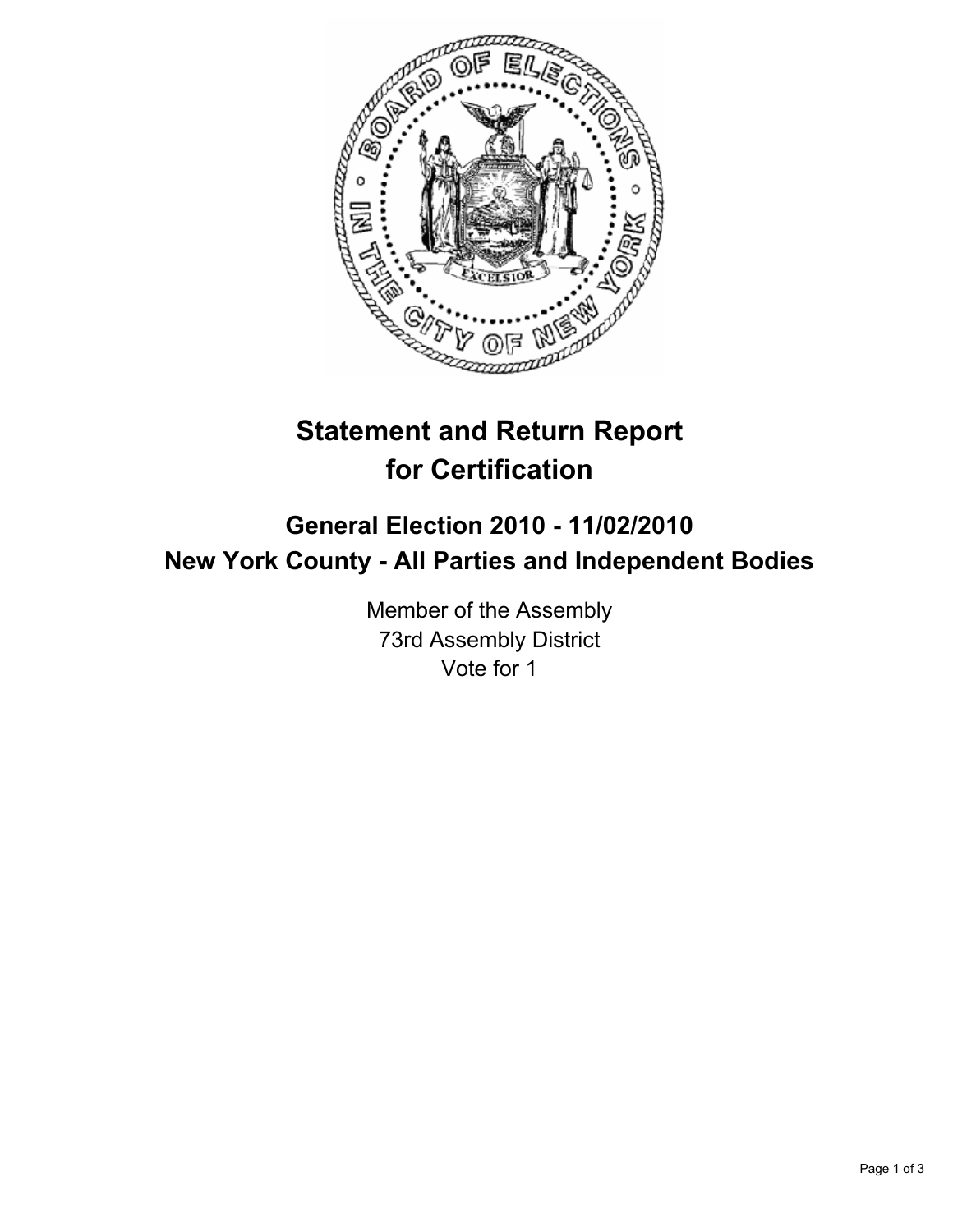

## **Assembly District 73**

| <b>PUBLIC COUNTER</b>                     | 35,643         |
|-------------------------------------------|----------------|
| <b>EMERGENCY</b>                          | 0              |
| ABSENTEE/MILITARY                         | 1,456          |
| <b>AFFIDAVIT</b>                          | 750            |
| <b>Total Ballots</b>                      | 38,516         |
| JONATHAN L BING (DEMOCRATIC)              | 23,031         |
| PAUL NIEHAUS (REPUBLICAN)                 | 10,864         |
| PAUL NIEHAUS (INDEPENDENCE)               | 780            |
| <b>GREGORY LUNDAHL (WORKING FAMILIES)</b> | 675            |
| BERNIE HELGASON (WRITE-IN)                | 1              |
| <b>BLOOMBERG (WRITE-IN)</b>               | $\overline{2}$ |
| BRYNA POMP (WRITE-IN)                     | $\overline{2}$ |
| CHANANDLER BONG (WRITE-IN)                | 1              |
| JOHN SERSON (WRITE-IN)                    | 1              |
| JOHN W. GOLICK (WRITE-IN)                 | $\overline{c}$ |
| MARK HERSCHBERG (WRITE-IN)                | 2              |
| MICHAEL CHAN (WRITE-IN)                   | 1              |
| MICHALO MILAZIN (WRITE-IN)                | 1              |
| NO NAME (WRITE-IN)                        | $\overline{2}$ |
| NONE OF THE ABOVE (WRITE-IN)              | 1              |
| RYAN E. HOFFMAN (WRITE-IN)                | 1              |
| TANYA YOUNG (WRITE-IN)                    | 1              |
| <b>Total Votes</b>                        | 35,368         |
| Unrecorded                                | 3,148          |